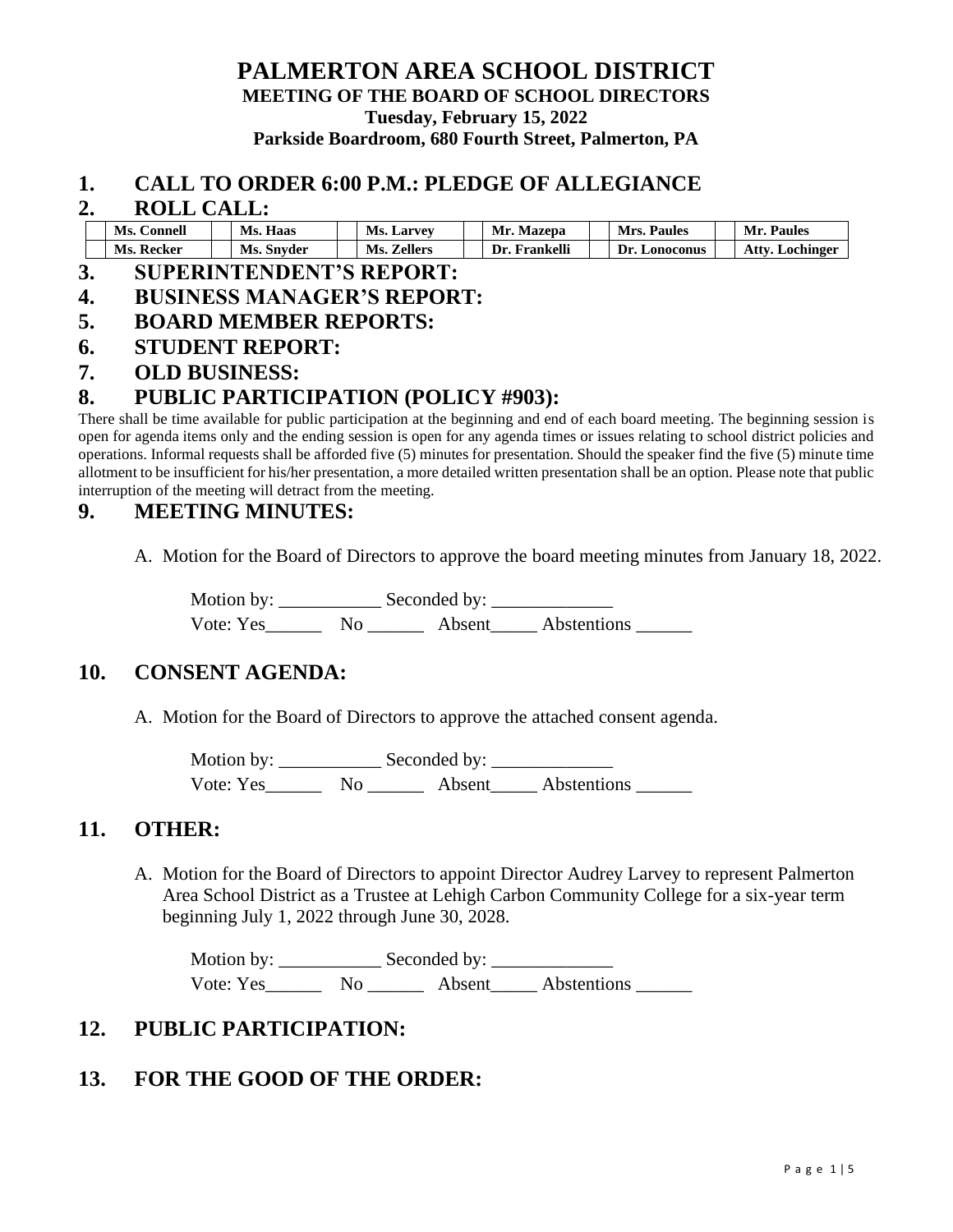#### 14. **ADJOURNMENT:**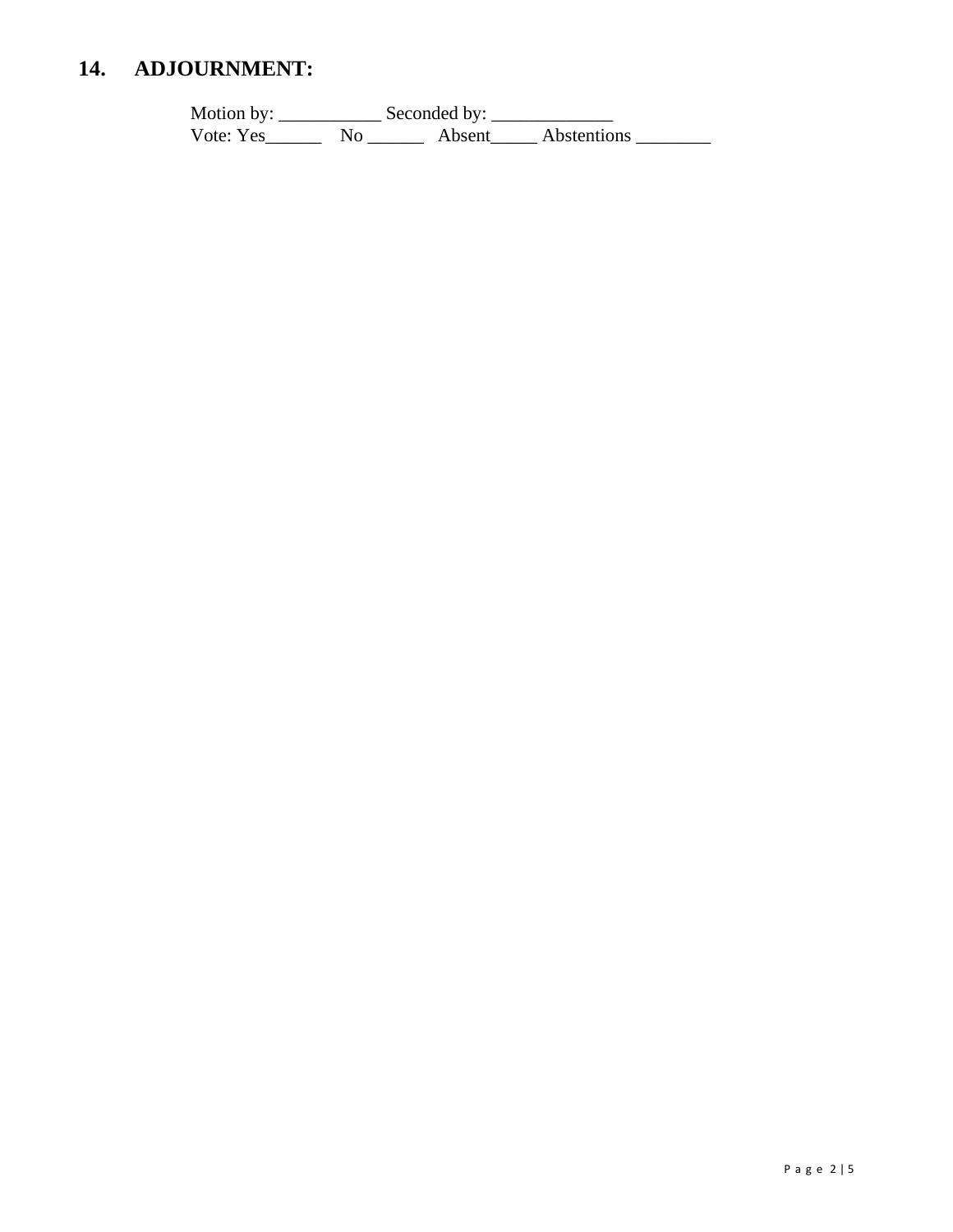# **PALMERTON AREA SCHOOL DISTRICT CONSENT AGENDA Tuesday, February 15, 2022**

# **1. FISCAL:**

- A. Approve the Accounts Payable Reports (enclosures)
- B. Approve the Treasurer's Reports (enclosures)
- C. Budget transfers (enclosure)
- D. Accept the Single Audit Report dated fiscal year ended June 30, 2021 as presented by Gorman & Associates, P.C. (enclosure)
- E. Approve the purchase of two (2) electric convection ovens for the High School from Hubert Company, LLC, with the cost of both ovens at \$18,579.62 and installation at \$1,155.00 totaling \$19,734.62 paid from the capital reserve fund (enclosure)

# **2. PERSONNEL:**

- A. Approve Amanda Cappella to teach five (5) hours a week of homebound instruction at the rate of \$33.00 per hour through the end of the 2021-2022 school year
- B. Approve Abby Bankos as Cafeteria Worker Team Lead at the Junior High School at a rate of \$15.10 per hour effective December 1, 2021
- C. Approve Veronica Scarpati as substitute teacher at a rate of \$110.00/day effective February 16, 2022
- D. Accept the following retirements:

|               | High School Health & Physical |                                        |
|---------------|-------------------------------|----------------------------------------|
| Carol Andrews | <b>Education Teacher</b>      | Effective June 30, 2022                |
| Debra Smith   | Food Service Worker           | Effective end of 2021-2022 school year |

- E. Accept the resignation of Lyndsey Heinrich, High School Art Teacher, effective at the end of the 2021-2022 school year
- F. Accept the resignation of Carole Burkhardt as Chorus Advisor at S.S. Palmer Elementary effective January 18, 2022
- G. Accept the following resignations of coaches for the 2021-2022 school year:

| <sup>1</sup> Lyndsey Heinrich | <b>Track MS Coach</b>    | Effective January 26, 2022  |
|-------------------------------|--------------------------|-----------------------------|
| Michael J. Horvath            | Track Co-Assistant Coach | Effective February 16, 2022 |
| Andrew Nosti                  | Track Co-Assistant Coach | Effective February 16, 2022 |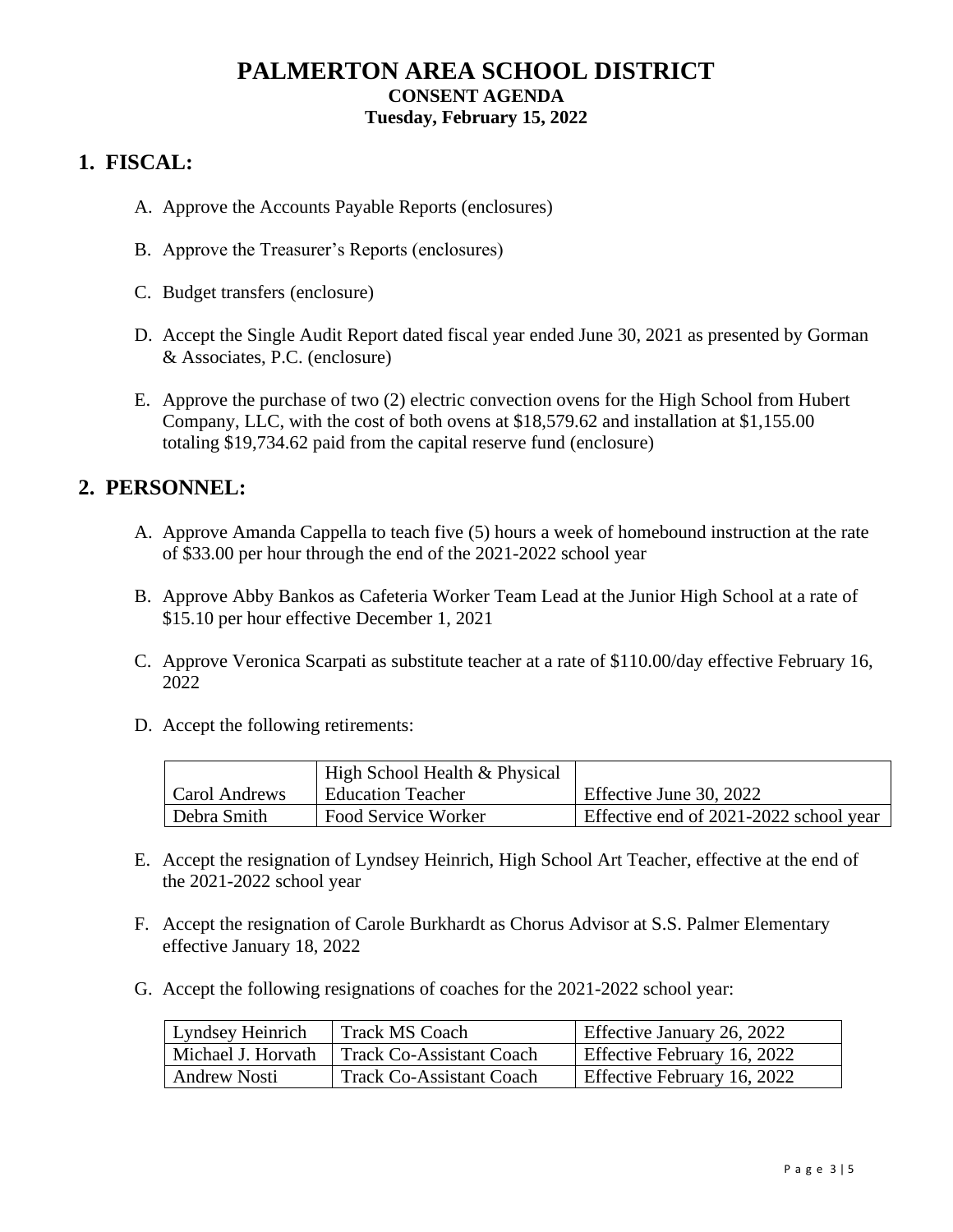H. Approve the following coaches for the remainder of the 2021-2022 school year effective February 16, 2022:

| Michael J. Horvath   Track MS Coach    |                              | \$2,716 |
|----------------------------------------|------------------------------|---------|
| Andrew Nosti                           | <b>Track Assistant Coach</b> | \$2,716 |
| Michael C. Horvath   Softball MS Coach |                              | \$2,716 |

- I. Approve retroactively Lyle Cetnar as bus driver for the remainder of the 2021-2022 school year effective February 7, 2022
- J. Approve Family & Medical Leave from February 14, 2022 through February 18, 2022 for employee #540
- K. Approve the horizontal movement of Rachel Harry from Bachelor's +24 to Master's effective the second semester of the 2021-2022 school year
- L. Approve tuition reimbursements (enclosure)

# **3. OTHER:**

- A. Approve the license agreement between the Department of Environmental Protection and Palmerton Area School District for the lease of the Air Quality Station from March 1, 2022 through February 28, 2027 (enclosure)
- B. Approve the contractual agreement with Blue Event Center, Bethlehem, PA for the Class of 2023 Senior Prom on May 5, 2023 (enclosure)
- C. Approve the agreement with PenTeleData for Dedicated Internet Access and Point to Point Transport for the period beginning July 1, 2022 through June 30, 2027 (enclosure)
- D. Approve the agreement with Edwards Business Systems for the lease, service, and maintenance of copiers for the period beginning July 1, 2022 through June 30, 2027 (enclosure)
- E. Approve the rental contract agreement with The Costumer for costume rentals for the High School Drama Club's performance of *Fiddler on the Roof* at a cost of \$2,440.05 (enclosure)
- F. Approve the nomination of Director Sherry Haas to the Carbon Lehigh Intermediate Unit #21 Board of Directors for a three-year term beginning July 1, 2022 through June 30, 2025
- G. Approve Dr. Jodi Frankelli and Director Tammy Recker to attend the PSBA Board Leadership Workshop Series virtually on January 26, 2022, February 23, 2022, and March 23, 2022 and in person on April 27, 2022 at Bethlehem Area Middle School-Nitschmann in Bethlehem, PA, at a cost not to exceed \$70.00 (enclosure)
- H. Approve Dr. Alan Lonoconus to attend the PASBO Conference on March 8-11, 2022 in Hershey, PA, at a cost not to exceed \$610.10 (enclosure)
- I. Accept the status that the following students have completed the graduation requirements for the Class of 2022 set forth by the PA Department of Education and the Board of Education of